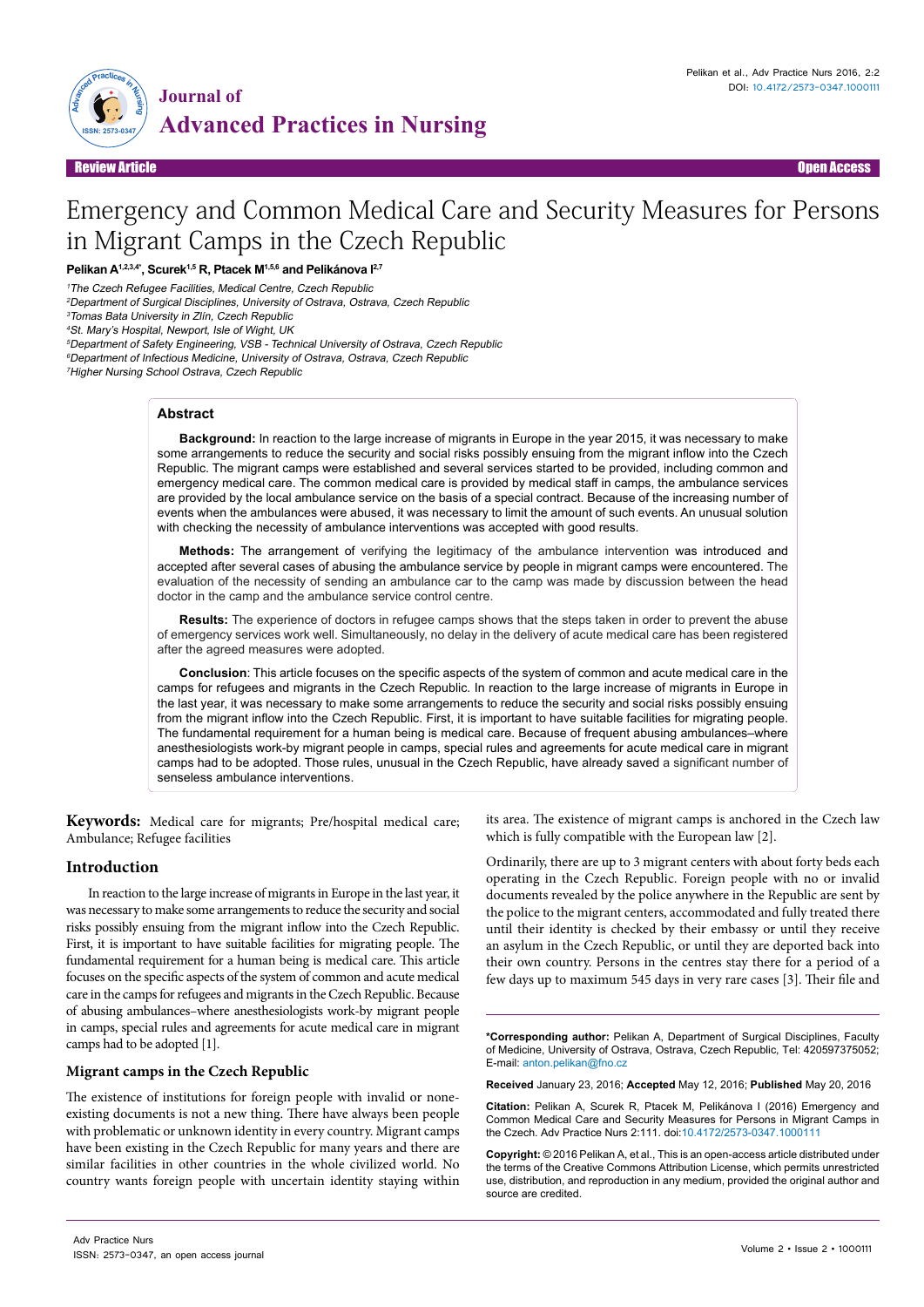the life quality is checked by the Ombudsman. The migrant centres are established and financed by the Ministry of Interior.

The migrant camps provide people with a number of free services. Social workers help migrants deal with the government institutions; available are translators, psychologists, lawyers, teachers, people responsible for helping with accommodation, medical staff and others [4].

Every person staying in those centres is a unique human being and the rate of his/her education, knowledge, skills, upbringing and behaviour varies significantly.

The large increase of migrants from the Middle East and other areas during the year 2015 lead to some changes in the camp facilities in general as well as in providing the medical care in camps in particular. The main change was the amount of persons who had been staying in camps. There was a requirement to increase the capacities. The Czech Ministry responded by moving into new spaces and by hiring new employees. The centre where the authors hereof worked grew very quickly from the capacity of 40 beds into a large facility providing 600 beds. This situation–the rapid increase of accepted people in migrant camps-was nothing new. A similar situation was seen during the war in Balkan peninsula, when there were hundreds of families applying for the asylum in the Czech Republic.

# **Medical care in migrant camps in the Czech Republic**

There are two main chapters of medical needs in migrant camps– statutory inspections and routine medical care.

The statutory inspections are obligatory by law. Every person coming into the camp is examined by a doctor. Provided is screening for tuberculosis, venereal diseases and other infectious diseases, and persons are physically examined. They are asked about their medication, diseases, allergies, diets, special needs and habits. The obligatory question is about addictions. The other statutory inspection takes place when a person is leaving the camp [5].

The routine medical care means dealing with common problems similar to those in general practitioner's practice. The most common troubles which lead foreigners into the consulting room cover common cold, dyspepsia or minor injuries. More interesting troubles for the authors were scabies, lues, gonorrhoea, gout, self-harm dealing and the most extreme–suicidal attempts.

If there appears a problem which the doctor in the migrant camp is not able to deal with, there is a network of contractually bound specialists in the near surroundings and, on top of it, of hospitals, laboratories, and a contractually bound pharmacy.

The system of medical care had to be changed recently. When the amount of accommodated persons in migrant camps was up to 20 or 40 people, the medical care was provided by contractually bound general practitioner. The doctor from very near surroundings came into the migrant facility in contracted situations. When the camps accommodated, handled and treated about 400 people or more each, it was necessary to adapt the system of providing medical care in the place. A small health centre was established right in the camp. There are two fully qualified nurses in the non-stop service. At least one physician is present for 8 hours every day and then available on the telephone, ready to come without delay. The equipment is comparable to that of a good GP practice. There are temporarily available spaces and possibilities for isolation and quarantine for sick migrant people with separated sanitary facilities. In some cases the medical staff visit migrant people in their rooms-medical visits are available. The medical centre in the camp

is not a hospital and all serious conditions requiring hospitalization are moved into hospitals. The medical care there is provided eparately to foreigners and is funded from the budget of the Ministry.

# **Emergency and acute situations**

There are situations which need that an ambulance service be called: for example serious injuries or serious heart disorders. Another frequent situation for calling an ambulance car is linked with unlawful acts, violence and suicidal attempts. In such cases medical staff in the camp provides the first aid until the ambulance crew comes. There are special "first aid sets" in the health centre in the camp equipped with defibrillator and with other tools for providing the first aid [6].

#### **Special provisions for emergency and acute situations**

There was a need to take special precautions against the abuse of emergency service after several such cases were encountered. Foreign people accommodated in camps can use telephone with no limitation and some of them tried to use an ambulance as a means of escaping from the camp. After some cases of an ambulance waiting in front of the entrance gate of a migrant camp when no one of the employees knew about any medical problem inside (including health professionals) and the ensuing flagrant abuse of the ambulance service, the following convention was agreed and adopted: If there is a medical problem in the migrant camp the disabled person has to contact the medical staff. The medical staff will assess the situation and then call an ambulance. The emergency services control center will not accept any emergency call from our camp except for the calls from the camp´s health centre. If someone else in the camp calls for the ambulance, the dispatcher first calls the camp´s health centre staff so as to check the situation and only then may send the ambulance car with a doctor–anesthesiologist or with a paramedic according to the severity of the particular medical condition.

This quite unusual step has already helped to prevent needless trips of ambulance cars several times. Also money from the state budget has been saved.

# **Case History**

There are two cases of urgent situations in our camp where the special arrangement against abusing ambulances was used:

#### **"Bubbleman"**

Some foreign people in the camp called (in a very bad English) for an ambulance because of a man who had supposedly eaten an unspecified amount of washing powder. No staff in the camp knew anything about it. The emergency service control center asked the camp´s medical staff about it by telephone.

The camp´s nurses asked the camp´s security and social workers fast and got a message about a man "with bubbles all around his head". The camp´s medical team went to check the man with a supposed medical problem and a nurse confirmed that there was a hurt person in the camp; an ambulance immediately set off [7].

The ambulance crew found a man with foam at the mouth, conscious, stuffy and pale. The camp´s medical staff had provided the first aid including the case history. The ambulance arrived in a good time. There was a little delay due to the checking by telephone; but the nurse on duty in the camp specified the supposed patient´s location within the camp fairly well and the ambulance crew didn´t have to spend any additional time by repeatedly asking about the way to the patient.